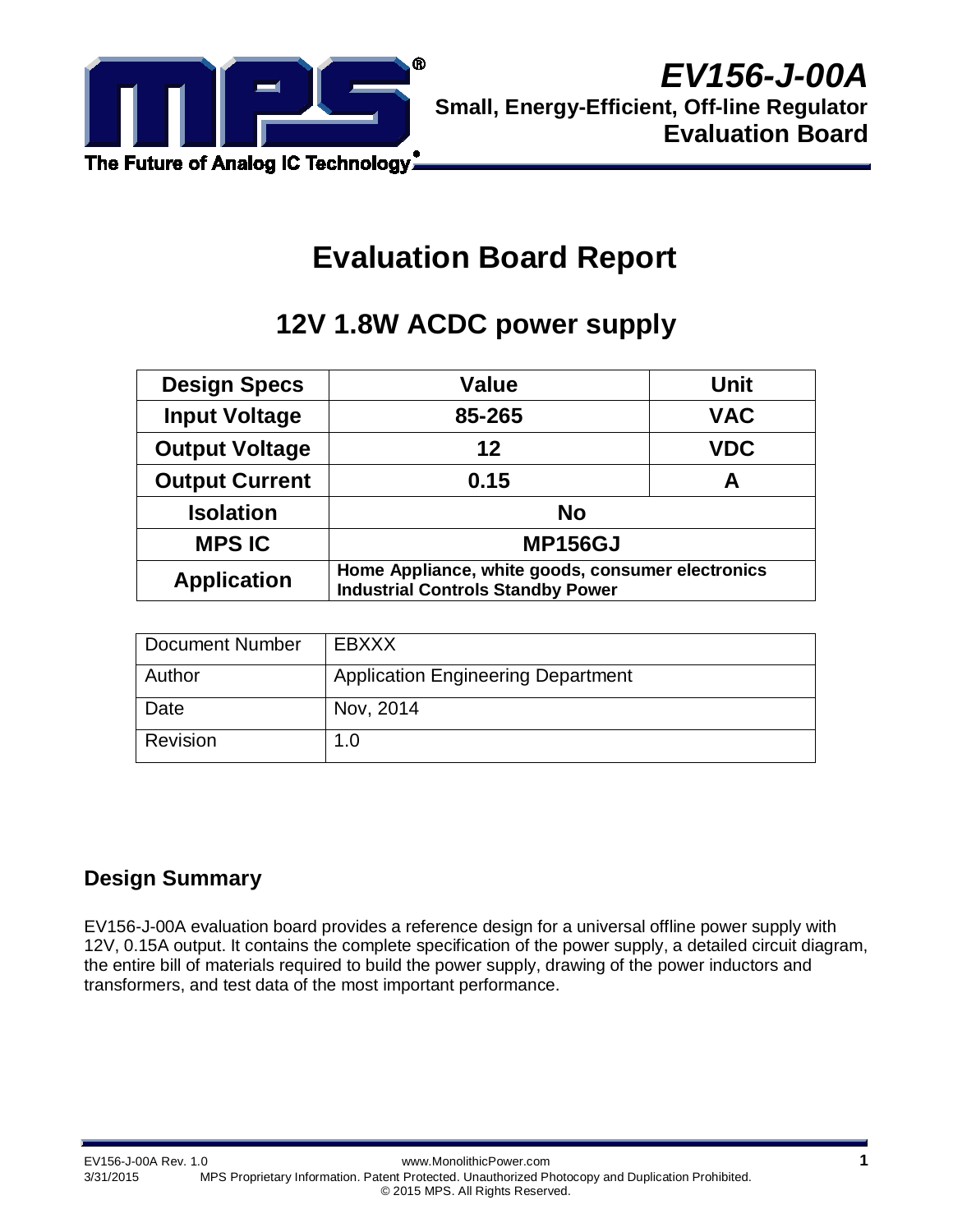

#### **DESCRIPTION**

MP156 is a primary-side regulator that provides accurate constant voltage (CV) regulation without opto-coupler, support buck, buck-boost, or flyback topologies. It has an integrated 500V MOSFET to simplify the structure and reduce costs. These features make it a competitive candidate for off-line low power applications, such as home appliances and standby power.

MP156 is a green-mode-operation regulator. Both its the peak current and the switching frequency decrease as the load decreases to provide excellent efficiency at light load, thus improving the overall average efficiency.

MP156 features various protections, including thermal shutdown (TSD), VCC under-voltage lockout (UVLO), overload protection (OLP), short-circuit protection (SCP), and open loop protection.

MP156 is available in the TSOT23-5 and SOIC8 package.

#### **FEATURES**

- Primary-Side Constant Voltage (CV) Control, Supporting buck, Buck-Boost and Flyback **Topologies**
- Integrated 500V/20Ω MOSFET
- <30mW No-Load Power Consumption
- Up to 3W Output Power
- Maximum DCM Output Current Less than 130mA
- Maximum CCM Output Current Less than 220mA
- Low VCC Operating Current
- Frequency Foldback
- Limited Maximum Frequency
- Peak-Current Compression
- Internal High-Voltage Current Source
- Internal 350ns Leading-Edge Blanking
- Thermal Shutdown (Auto Restart)
- VCC Under Voltage Lockout with Hysteresis
- Timer Based Over-Load Protection.
- **Short-Circuit Protection**
- Open-Loop Protection

## **EV156-J-00A EVALUATION BOARD**



**( L x W x H ) 3.4cm x 2.2cm x 1.6cm**

| <b>Board Number</b> | <b>MPS IC Number</b> |  |
|---------------------|----------------------|--|
| EV156-J-00A         | MP156GJ              |  |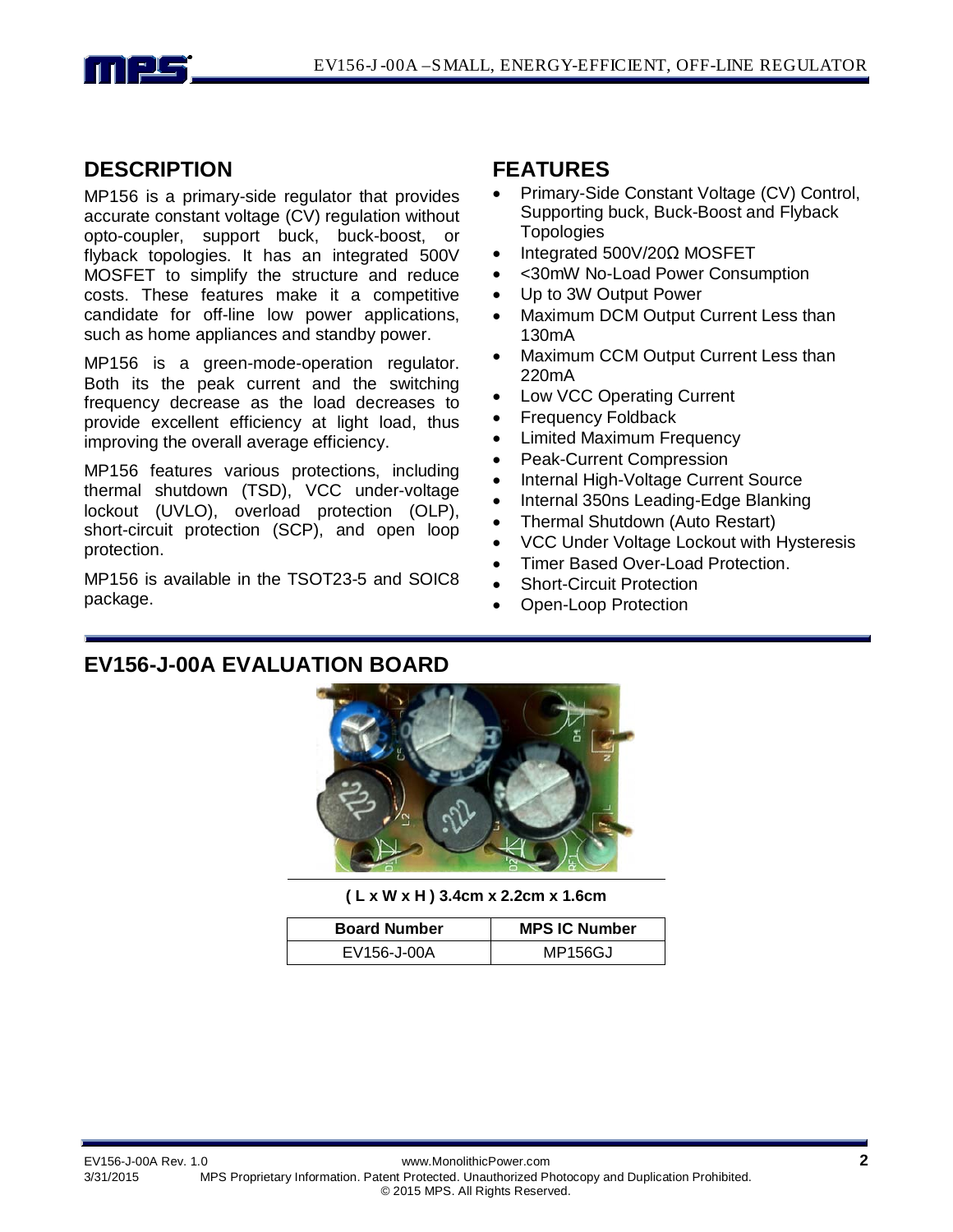

## **EVALUATION BOARD SCHEMATIC**

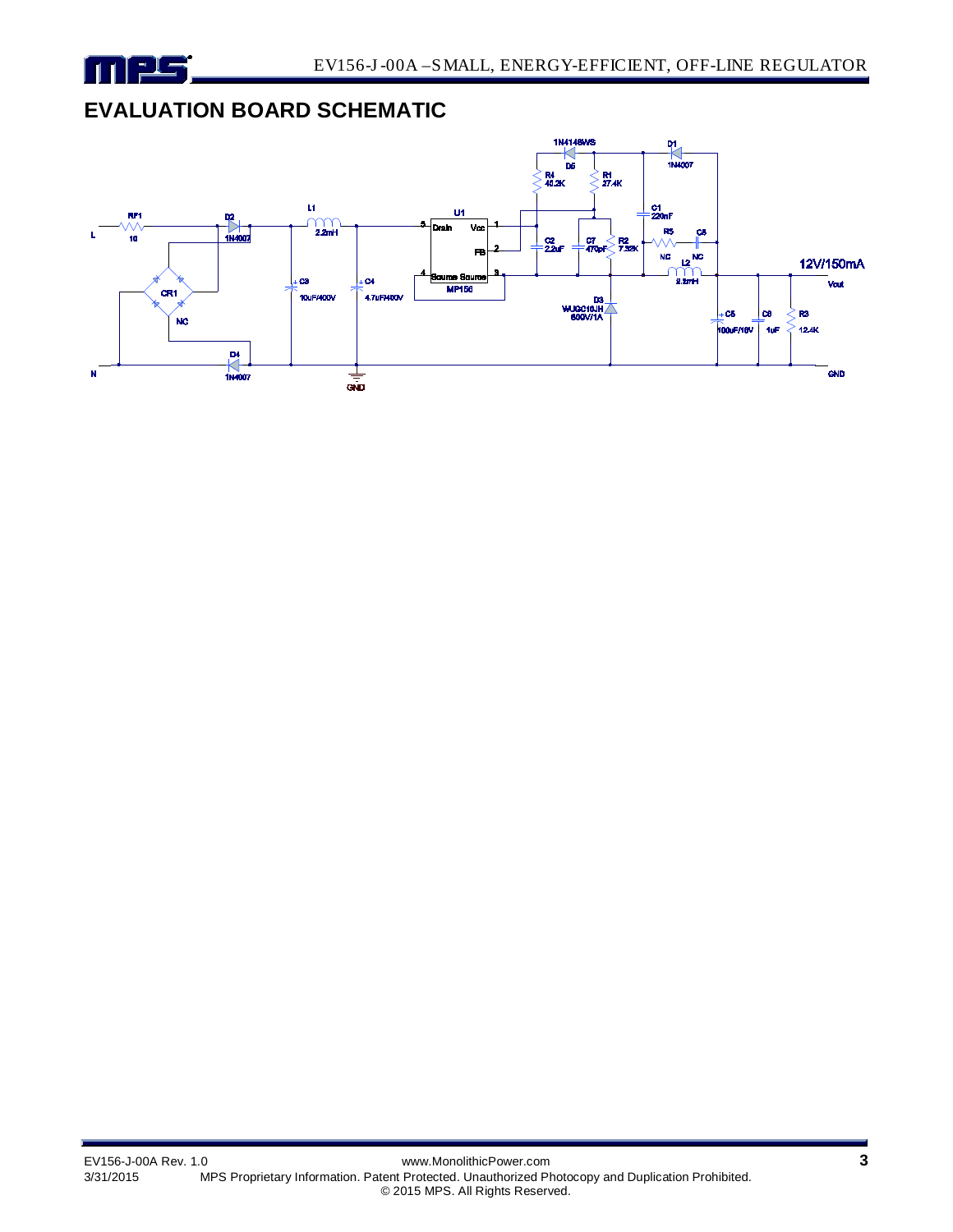

# **EV156-J-00A BILL OF MATERIALS**

| Qty          | <b>RefDes</b>                          | Value          | <b>Description</b>                                    | Package         | <b>Manufacture</b> | <b>Manufacture PN</b> |
|--------------|----------------------------------------|----------------|-------------------------------------------------------|-----------------|--------------------|-----------------------|
| 1            | C <sub>1</sub>                         | 220nF          | Ceramic<br>Capacitor; 16V; X7R<br>;0603;              | 0603            | muRata             | GRM188R71C224KA01D    |
| 1            | C <sub>2</sub>                         | 2.2uF          | Ceramic<br>Capacitor; 10V; X7R<br>;0603               | 0603            | muRata             | GRM188R71A225KE15D    |
| 1            | C <sub>3</sub>                         | 10uF/400V      | Electrolytic<br>Capacitor;400V;20<br>%                | <b>DIP</b>      | Any                | Any                   |
| 1            | C <sub>4</sub>                         | 4.7uF/400V     | Electrolytic<br>Capacitor;400V;Ele<br>ctrolytic; DIP  | <b>DIP</b>      | Jianghai           | CD263-400V4.7         |
| 1            | C <sub>5</sub>                         | 100uF/16V      | Electrolytic<br>Capacitor; 16V; Elec<br>trolytic; DIP | <b>DIP</b>      | Jianghai           | CD11C-16V100          |
| 1            | C <sub>6</sub>                         | 1uF            | Ceramic<br>Capacitor;50V;X7R<br>:0805:                | 0805            | muRata             | GRM21BR71H105KA12L    |
| 1            | C7                                     | 470pF          | Ceramic<br>Capacitor;50V;CO<br>G                      | 0603            | <b>TDK</b>         | C1608COG1H471J        |
| 3            | D1,<br>D <sub>2</sub> , D <sub>4</sub> | 1N4007         | Diode; 1000V; 1A                                      | DO-41           | <b>Diodes</b>      | 1N4007                |
| $\mathbf{1}$ | D <sub>3</sub>                         | WUGC10JH       | Diode;600V;1A                                         | <b>SMA</b>      | ZOWIE              | WUGC10JH              |
| 1            | D <sub>5</sub>                         | 1N4148WS       | Diode; 75V; 0.15A;                                    | SOD-323         | <b>Diodes</b>      | 1N4148WS-7-F          |
| 1            | L1                                     | 2.2mH          | Inductor; 2.2mH; 11;<br>210mA                         | <b>DIP</b>      | Wurth              | 744741222             |
| $\mathbf 1$  | L2                                     | 2.2mH          | Inductor; $2.2mH$ ; $4.7$<br>3;300mA                  | <b>DIP</b>      | Wurth              | 7447720222            |
| 1            | R <sub>1</sub>                         | 27.4K          | Film Resistor;1%                                      | 0603            | Yageo              | RC0603FR-0727K4L      |
| 1            | R2                                     | 7.32K          | Film Resistor; 1%                                     | 0603            | Yageo              | RC0603FR-077K32L      |
| $\mathbf{1}$ | R <sub>3</sub>                         | 12.4K          | Film Resistor;1%;                                     | 0603            | Yageo              | RC0603FR-0712K4L      |
| $\mathbf{1}$ | R <sub>4</sub>                         | 40.2K          | Film Resistor;1%;                                     | 0603            | Yageo              | RC0603FR-0740K2L      |
| 1            | RF <sub>1</sub>                        | 10             | Fuse<br>Resistor;5%;1W                                | <b>DIP</b>      | Any                | Any                   |
| 1            | U1                                     | <b>MP156GJ</b> | <b>Primary side</b><br>regulator                      | <b>TSOT23-5</b> | <b>MPS</b>         | <b>MP156GJ</b>        |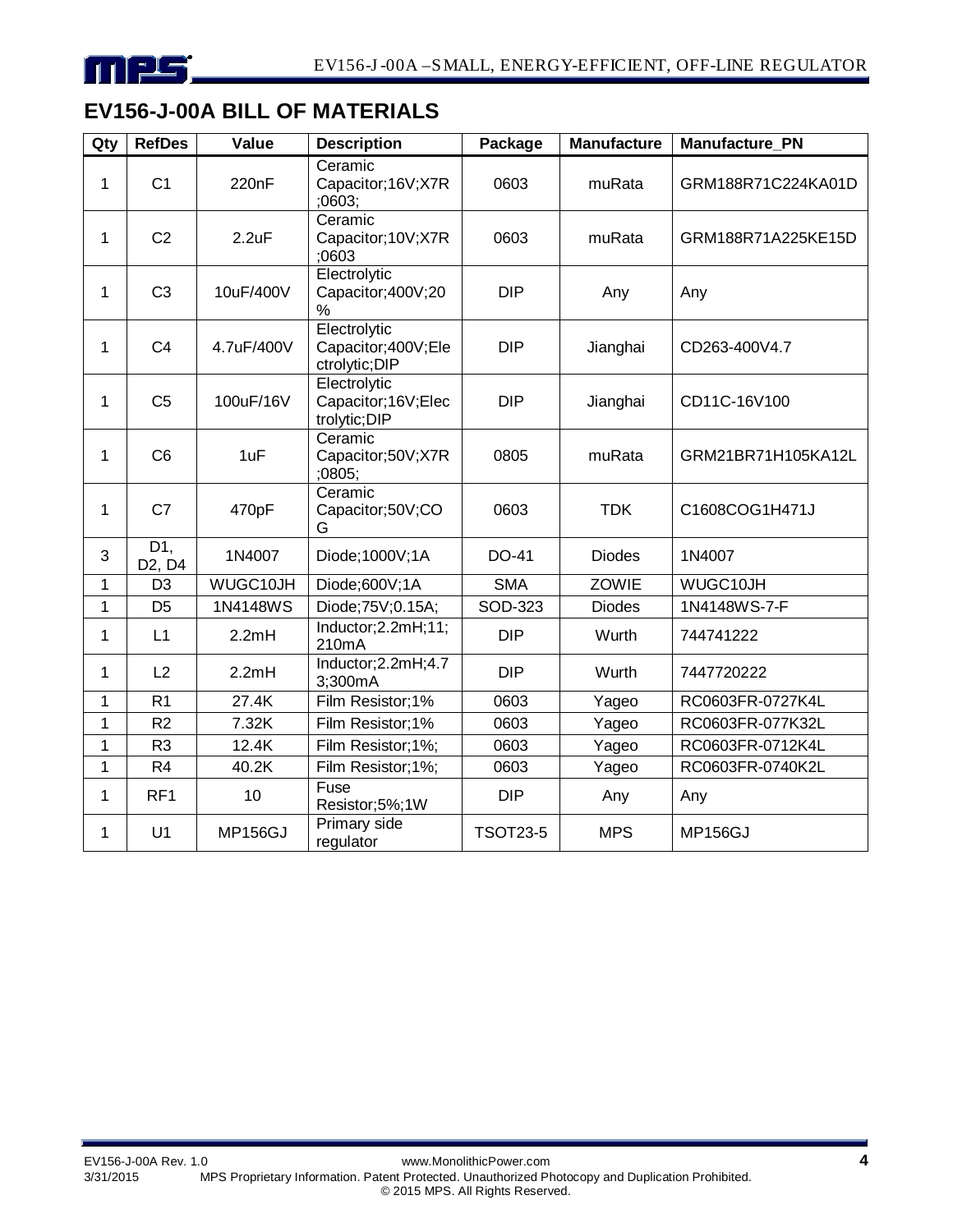# **EVB TEST RESULTS**

11 F.E

**Performance waveforms are tested on the evaluation board.**   $V_{\text{IN}}$  = 85V to 265V<sub>AC</sub>,  $V_{\text{OUT}}$  = 12V,  $I_{\text{OUT}}$  = 150mA,  $T_A$  = 25<sup>o</sup>C, unless otherwise noted.

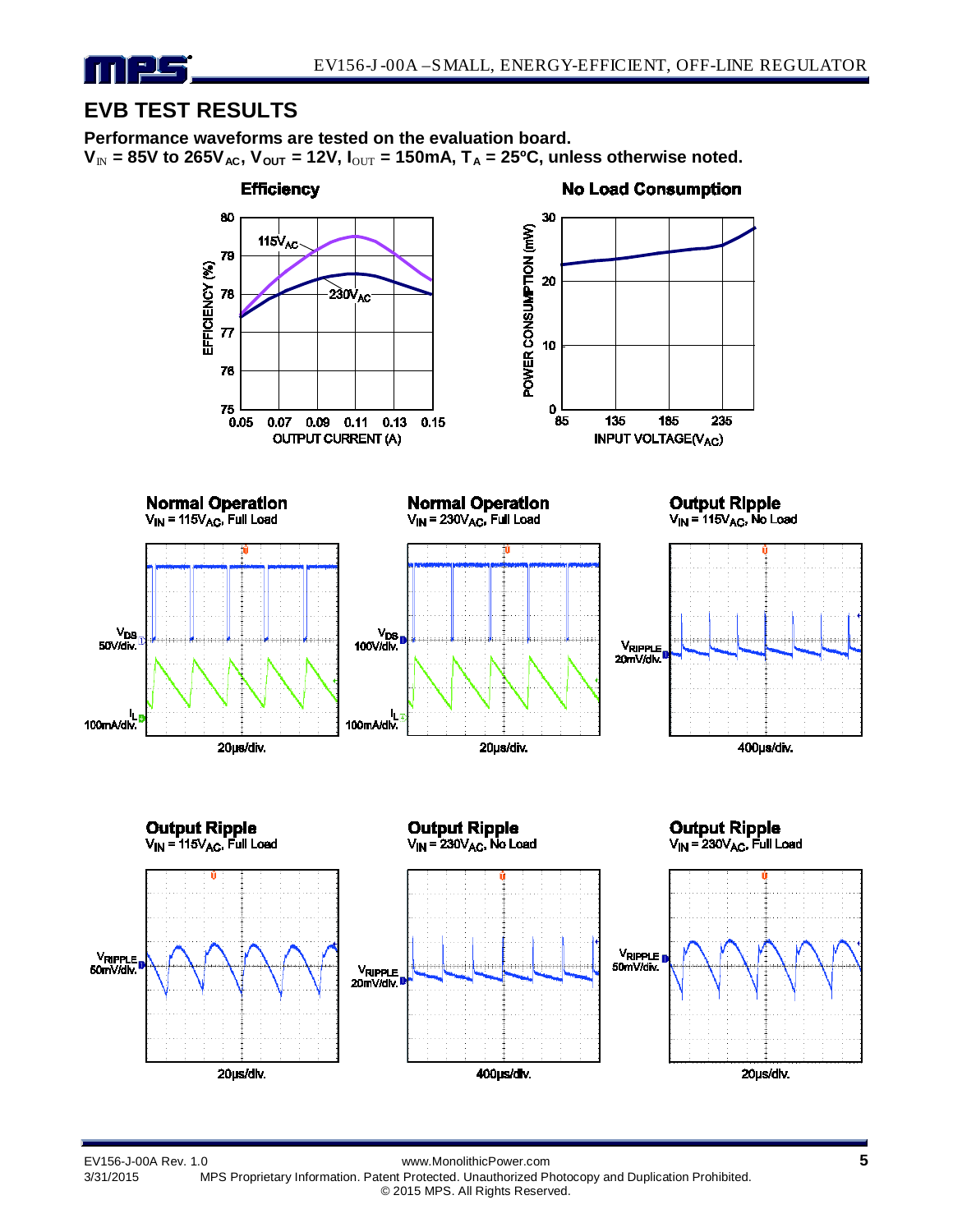

## **EVB TEST RESULTS** (continued)

**Performance waveforms are tested on the evaluation board.**   $V_{\text{IN}}$  = 85V to 265V<sub>AC</sub>,  $V_{\text{OUT}}$  = 12V,  $I_{\text{OUT}}$  = 150mA,  $T_A$  = 25<sup>o</sup>C, unless otherwise noted.



MPS Proprietary Information. Patent Protected. Unauthorized Photocopy and Duplication Prohibited.

© 2015 MPS. All Rights Reserved.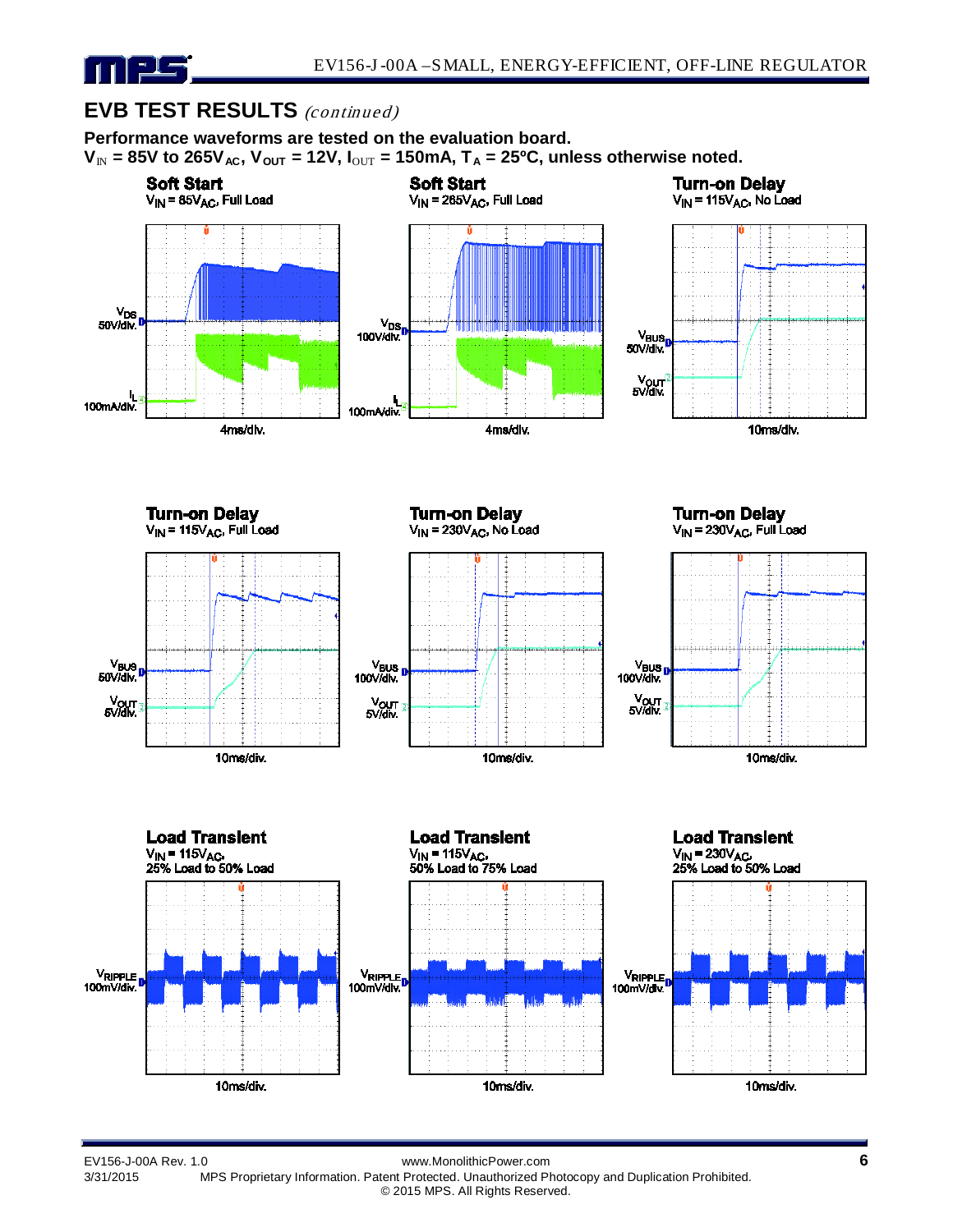

## **EVB TEST RESULTS** (continued)

**Performance waveforms are tested on the evaluation board.**   $V_{\text{IN}}$  = 85V to 265V<sub>AC</sub>,  $V_{\text{OUT}}$  = 12V,  $I_{\text{OUT}}$  = 150mA,  $T_A$  = 25<sup>o</sup>C, unless otherwise noted.





#### **Conducted EMI**

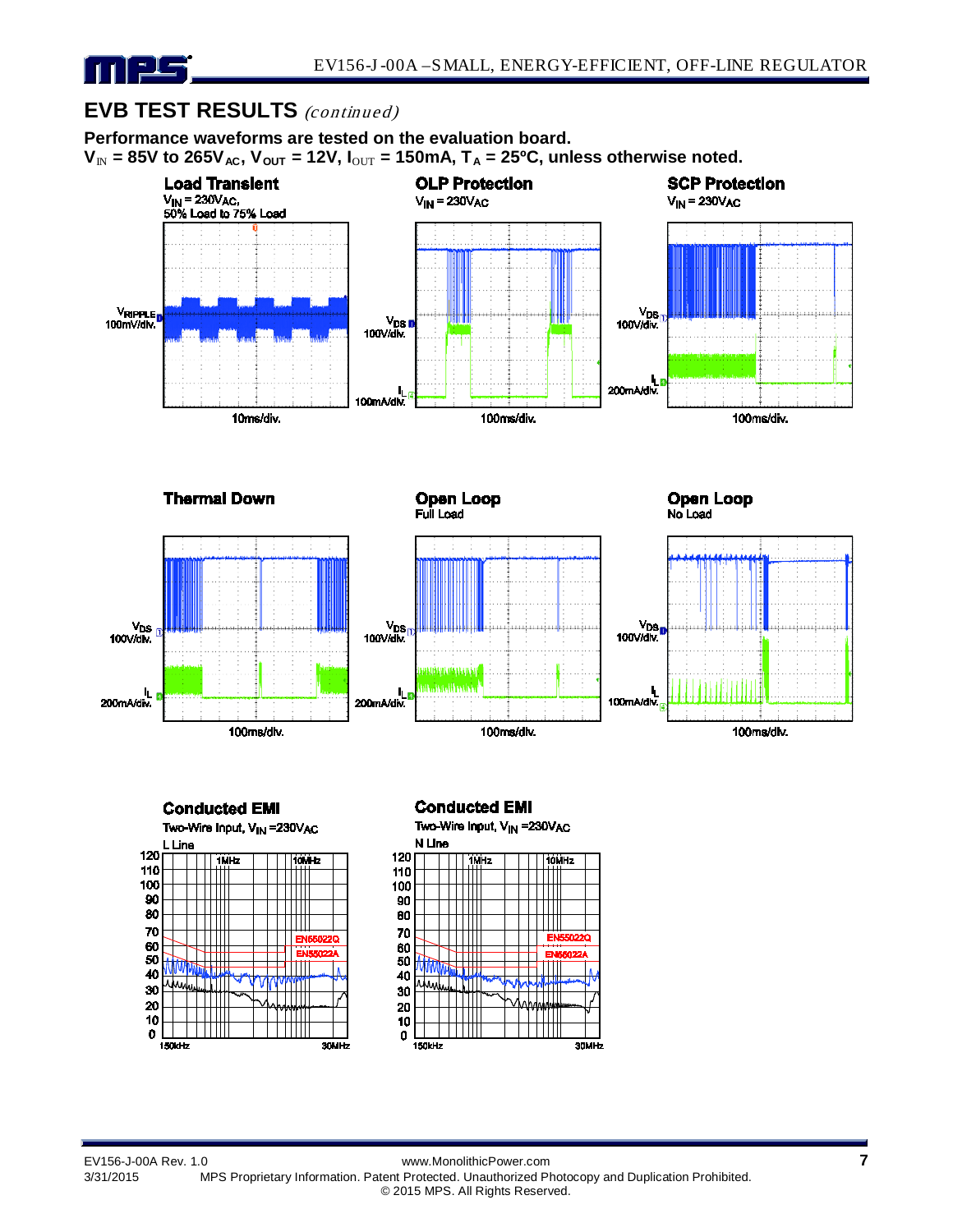# **SURGE PERFORMANCE**

With the input capacitors C3 (10µF) and C4 (4.7µF), the board can pass 1kV surge test. Table 1 shows the capacitance required under normal condition for different surge voltage.

**Table 1: Recommended Capacitor Values**

| <b>Surge Voltage</b> | 500V | 1000V     | <b>2000V</b> |
|----------------------|------|-----------|--------------|
| CЗ                   | ыr   | $10\mu F$ |              |
|                      | u۲   |           |              |

## **PRINTED CIRCUIT BOARD LAYOUT**



**Figure 1 — Top Silk Layer**



**Figure 2 — Bottom Silk Layer**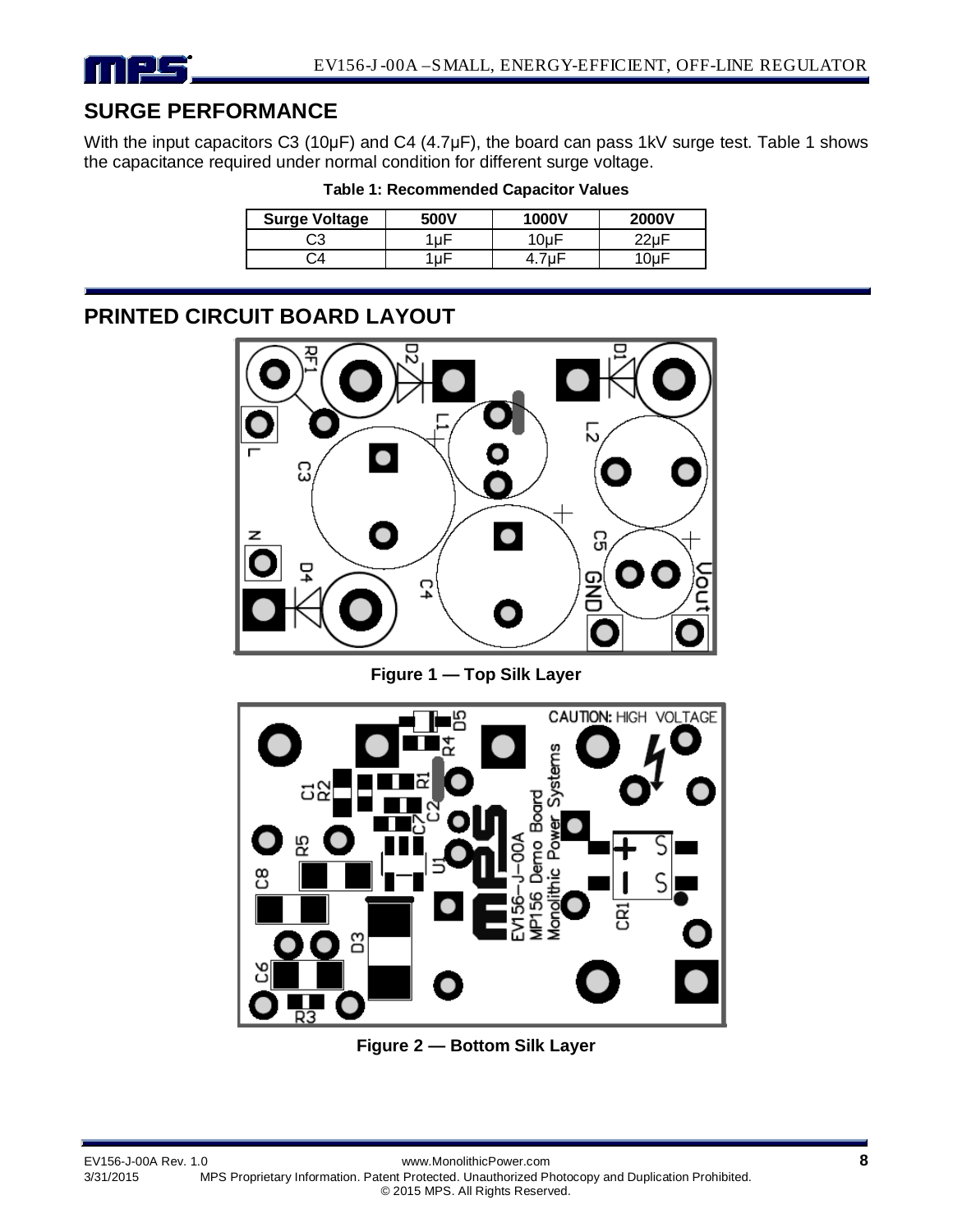



**Figure 3 — Bottom Layer**